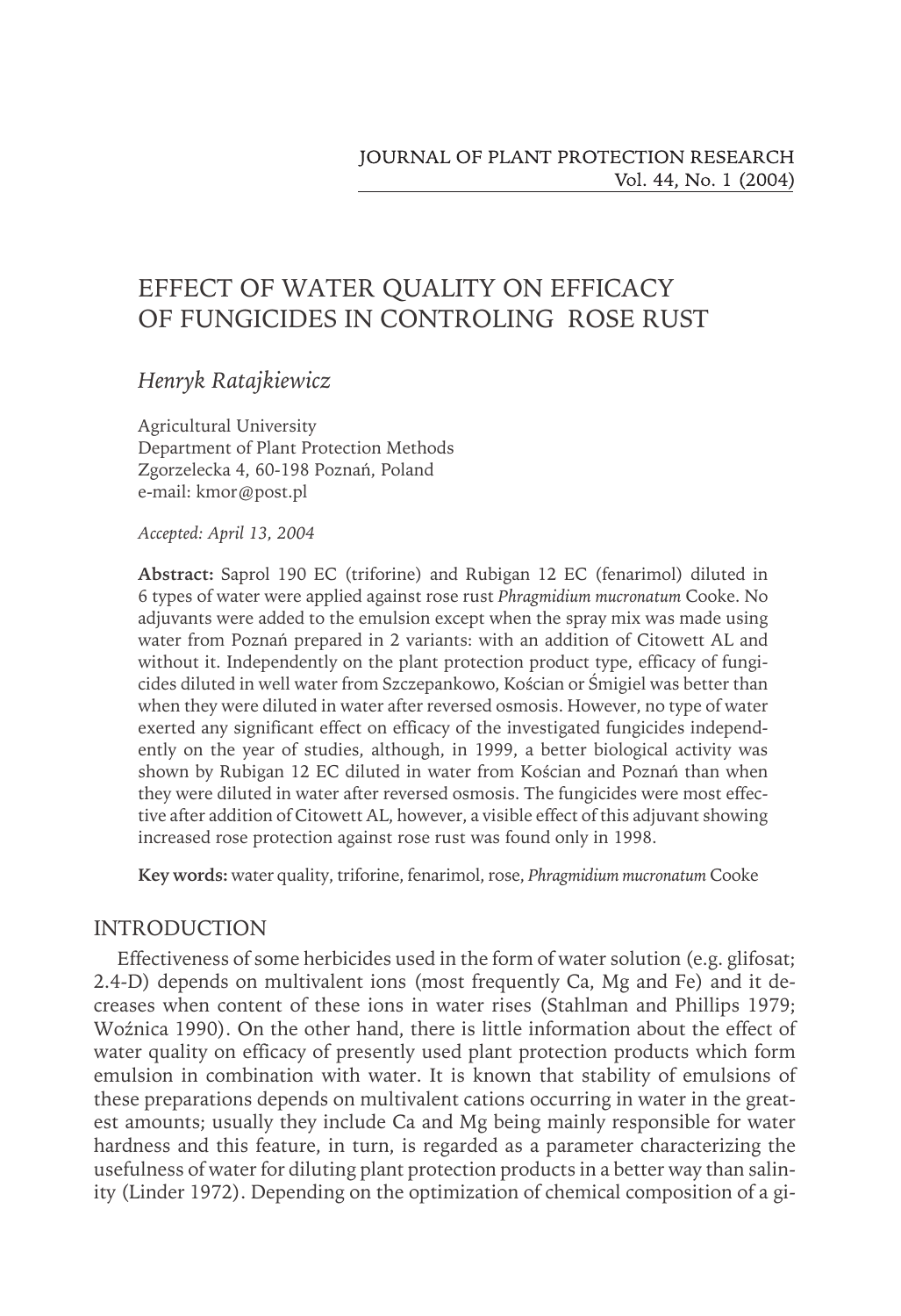ven preparation, emulsion of plant protection products shows a diversified stability in a defined range of water hardness used for diluting. In the literature, there is no information regarding the effect of water quality on the biological activity of presently used fungicides. The objective of this work was to investigate the effectiveness of fungicides used in the form of emulsion against rose rust *Phragmidium mucronatum* Cooke depending on water type applied for their dilution.

#### MATERIAL AND METHODS

Experiments were carried out in the years 1997–1999 in a rose plantation in Krzesiny (Wielkopolska province). The experiments were established in a completely random design in 4 replications. On each plot measering  $3 \times 1.5$  m, 30 rose shrubs were grown. The effect of 2 factors:  $I$  – water type, and  $II$  – fungicide type were investigated in the studies. Control variant consisted of plots untreated with fungicides.

Saprol 190 EC (triforine)  $(1.6 \text{ dm}^3 \text{ ha}^{-1})$  and Rubigan 12 EC (fenarimol)  $(0.48 \text{ dm}^3 \text{ ha}^{-1})$  were applied in the experiment.

In the studies, different types of well water were used originating from several sources, and conditioned water chemical composition of which (except distilled water) is shown in table 1. Well water originated from Szczepankowo and from Kościan (in 1998 and 1999) or from Śmigiel (only 1997). Conditioned water were: 1) municipal water from Poznań, 2) water from reversed osmosis, 3) distilled water, 4) water artificially hardened to 215.04 mval by addition to distilled water of

| Component $(mg \cdot dm^3)$<br>or parameter | Type of water or place of its origin |                       |              |         |                     |  |
|---------------------------------------------|--------------------------------------|-----------------------|--------------|---------|---------------------|--|
|                                             | Hardened                             | Kościan<br>or Śmigiel | Szczepankowo | Poznań  | Reversed<br>osmosis |  |
| N-NH                                        |                                      | 0.175                 | trace        | 0.004   | trace               |  |
| $N-NO3$                                     |                                      | 54.55                 | 1.28         | 0.31    | 0.68                |  |
| P                                           |                                      | 1.448                 | 0.860        | 0.043   | 0.117               |  |
| K                                           |                                      | 31.18                 | 2.97         | 4.2     | 0.18                |  |
| Ca                                          | 439.15                               | 153.75                | 30.1         | 113.6   | 6.29                |  |
| Mg                                          | 109.6                                | 44.63                 | 29.20        | 11.76   | 0.81                |  |
| Na                                          |                                      | 66.62                 | 82.20        | 21.07   | 0.33                |  |
| Cl                                          |                                      | 69.47                 | 24.37        | 40.5    | 0.4                 |  |
| $S-SO4$                                     |                                      | 69.83                 | 3.3          | 97.93   | 0.3                 |  |
| $HCOz$ (mval $\cdot$ dm <sup>-3</sup> )     |                                      | 4.658                 | 7.9          | 3.99    | 0.8                 |  |
| pH                                          |                                      | 6.90                  | 7.00         | 7.42    | 6.67                |  |
| EC                                          |                                      | 2.205                 | 0.718        | No date | 0.063               |  |
| Fe                                          |                                      | 0.054                 | 0.328        | 0.097   | 0.009               |  |
| Mn                                          |                                      | 0.019                 | 0.051        | 0.02    | 0.004               |  |
| Zn                                          |                                      | 0.298                 | 0.764        | 0.087   | 0.060               |  |
| Cи                                          |                                      | trace                 | trace        | 0.002   | trace               |  |
| B                                           |                                      | 0.078                 | 0.02         | No date | 0.002               |  |
| Hardness Ca+Mg<br>$(mval \cdot dm^3)$       | 215.04                               | 89.01                 | 30.63        | 52.02   | 3                   |  |

Table 1. Chemical composition of water used in field experiments – mean value from the years 1997–1999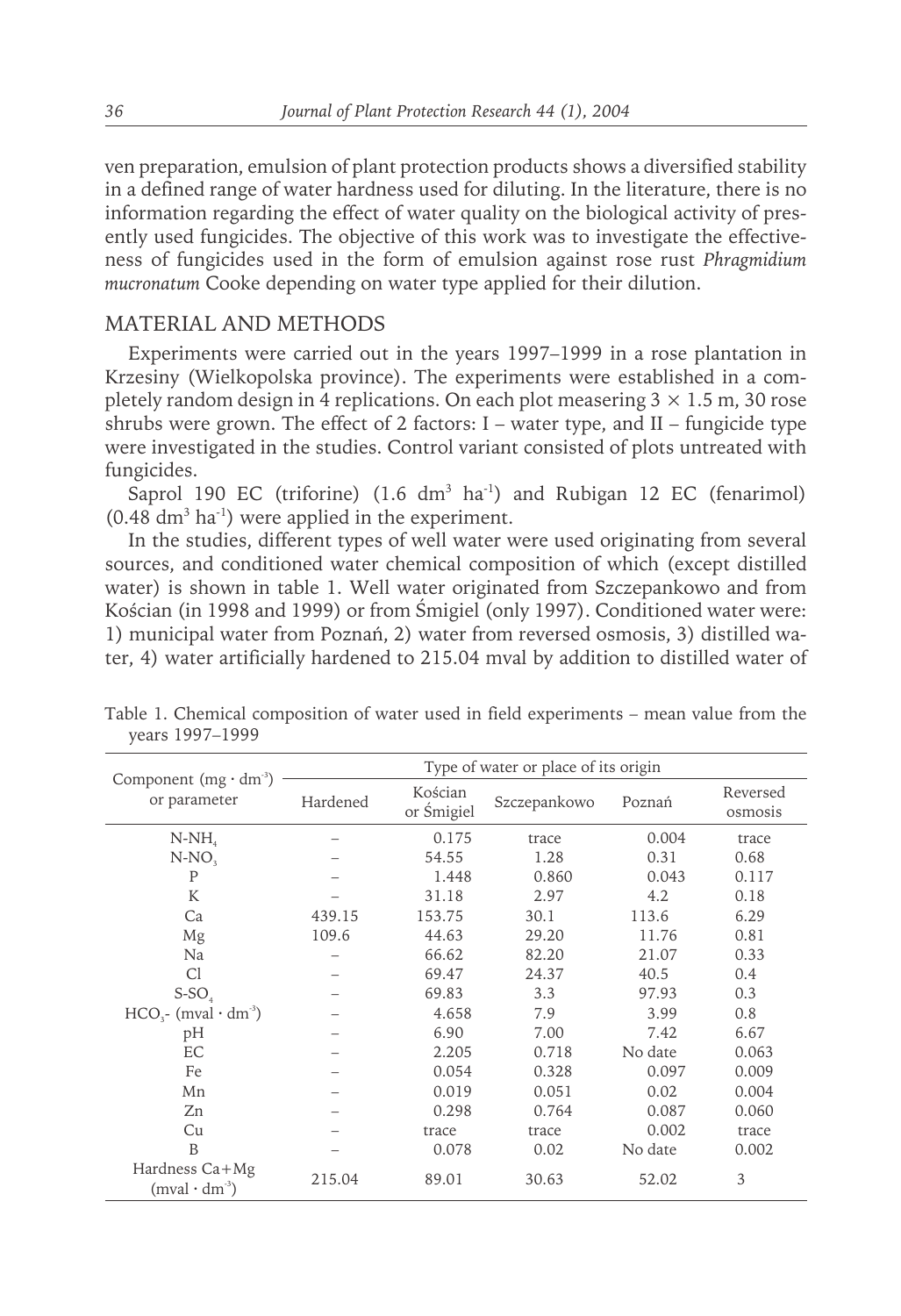calcium chloride analytically pure  $(1.216 \text{ g} \cdot \text{dm}^3)$  and magnesium chloride analytically pure  $(0.692 \text{ g} \cdot \text{dm}^3)$ .

From the end of July until mid-September, roses were sprayed with spraying mixture of volume: 1600, 800, 400 or 200 dm<sup>3</sup> ha<sup>-1</sup>. Each year, 5 fungicide treatments were carried out in 7–14 week intervals. Spraying mixture was applied to the plants using a shoulder pressure-sprayer Kwazar Orion 6 equipped with a slit-atomizer Tee Jet XR 110-02 and a pressure regulator (Lurmark Co.) maintaining a constant liquid pressure of 0.2 Bar. Control of diseases (except for the period of experiments), weeds, pests and other agrotechnical treatments was carried out according to the respective recommendations in a homogenous way on the whole plantation.

The evaluation of rose infestation by rust was performed only once, 8–10 days after completing a series of treatments, on 50 leaves of each plot using a conventional 5-degree classification scale:  $0 -$  no damage;  $1 -$  up to 5 uredinia on the whole leaf; 2 – on the average 1–5 uredinia on one leaflet; 3 – on the average 6–20 uredinia on one leaflet; 4 – above 20 uredinia on one leaflet.

Statistical analysis of the experiments was carried out using Fisher F-test and Tukey's multiple test at significance level  $P=0.05$ . A synthesis of experiments of all the years was carried out as well using a mixed model in which the effect of years is a random factor.

#### RESULTS AND DISCUSSION

Fungicides applied in these studies differed significantly regarding their efficacy against rose rust (Tab. 2). Every year, Saprol 190 EC showed a higher efficacy than Rubigan 12 EC. The latter diluted in water after reversed osmosis was not effective at all in the years 1997 and 1999. In 1997, it showed no effect after diluting in well water and distilled water, either. Only Saprol 190 EC found application in the practical control of rose rust. Generally, tested fungicides were the least effective in 1997 when rose rust occurred in high intensity, while in 1998 (the least occurrence rate of rose rust), the effectiveness of the preparations was the highest (Tab. 2).

Independently on the year of studies, there was no significant effect of water type on the efficacy of Saprol 190 EC and Rubigan 12 EC (Tab. 2). In spite of the fact that such relation was found in the years 1999 and 1998, significant differences in results were recorded only in reference to the less efficacious preparation (Rubigan 12 EC). In 1999, Rubigan 12 EC was more effective after diluting in water from Kościan and from Poznań (with addition of Citowett AL or without it) than in water after reversed osmosis. On the other hand, in 1998, the same fungicide diluted in water from Poznań with addition of Citowett AL was significantly more effective than after diluting in the remaining water types except for the hardened water (Tab. 2). So, water type contributed only insignificantly to the effectiveness of the discussed fungicides, but this effect increased after addition of Citowett AL. In the control of rose mildew, a slightly better effect of Rubigan 12 EC was obtained with very hard water and with water from Szczepankowo, while Saprol 190 EC showed better results after dilution in distilled water and in water from Szczepankowo (Ratajkiewicz 2002). Laboratory studies also showed that stability of the emulsion of Saprol 190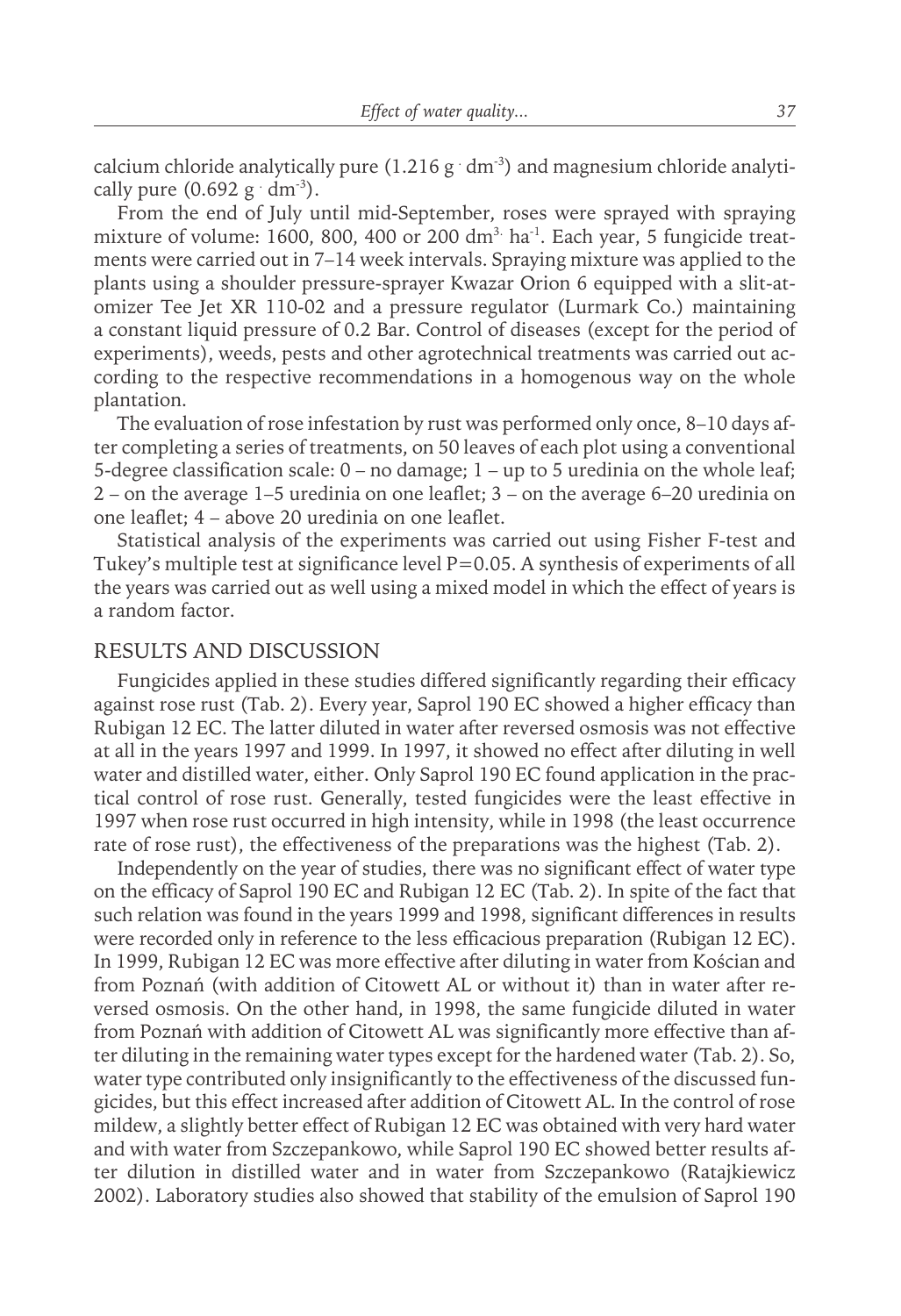|                                     | Disease rating |                    |                   |              |  |
|-------------------------------------|----------------|--------------------|-------------------|--------------|--|
| Water type                          | 1997<br>3.45   | 1998<br>1.78       | 1999<br>2.59      | Mean<br>2.61 |  |
| Check                               |                |                    |                   |              |  |
|                                     | Saprol 190 EC  |                    |                   |              |  |
| Hardened                            | 2.92           | 0.52c              | 0.97cd            | 1.47         |  |
| Kościan or Śmigiel                  | 3.01           | 0.31c              | 0.84d             | 1.39         |  |
| Distilled                           | 3.10           | 0.22c              | 0.82d             | 1.38         |  |
| Reverse osmosis                     | 2.76           | 0.21c              | 0.90d             | 1.29         |  |
| Szczepankowo                        | 3.03           | 0.14c              | 0.61d             | 1.26         |  |
| Municipal from Poznań               | 3.18           | 0.25c              | 0.88d             | 1.44         |  |
| Municipal from Poznań + Citowett AL | 2.80           | 0.18c              | 0.39d             | 1.12         |  |
| Mean                                | 2.97B          | 0.26B              | 0.77B             | 1.34         |  |
|                                     | Rubigan 12 EC  |                    |                   |              |  |
| Hardened                            | 3.38           | 1.23ab             | 2.15ab            | 2.25         |  |
| Kościan or Śmigiel                  | 3.55           | 1.57a              | 1.42bc            | 2.18         |  |
| Distilled                           | 3.55           | 1.49a              | 2.17ab            | 2.40         |  |
| Reverse osmosis                     | 3.65           | 1.70a              | 2.91a             | 2.75         |  |
| Szczepankowo                        | 3.39           | 1.50a              | 2.01ab            | 2.30         |  |
| Municipal from Poznań               | 3.28           | 1.57a              | 1.92 <sub>b</sub> | 2.26         |  |
| Poznań + Citowett AL                | 2.97           | 0.67 <sub>bc</sub> | 1.90bc            | 1.85         |  |
| Mean                                | 3.40A          | 1.39A              | 2.07A             | 2.28         |  |

Table 2. Effect of water type on effectiveness of Saprol 190 EC and Rubigan 12 EC in protection of rose plants against rust (*P. mucronatum*)

Letter marks of mean values are used only in case when any statistically significant differences were found. Mean values marked with the same letter do not differ significantly at  $p=0.05$ 

EC and Rubigan 12EC depended on water hardness (Ratajkiewicz 2002). In field conditions, occurred flocculation followed by an intensive sedimentation. However, these phenomena that could have contributed indirectly to a lower effectiveness of the preparations (Wiśniewski and Doroz 1979) occurred only in emulsions of Saprol 190 EC prepared using two types of very hard water of a different origin (hardened and from Kościan or Śmigiel) and they led to a quick blocking of the sprayer filter.

On the basis of the available data, it is not possible to determinate what could be the reason of the worse effectiveness of Rubigan 12 EC diluted in water after reversed osmosis. Probably water hardness alone wasn't the cause, since softer distilled water gave better rose protection independent of the year of studies.

It seems that effectiveness of fungicides diluted in well water (from Szczepankowo, Kościan or Śmigiel) can be slightly better than with the use of conditioned water, however, this conclusion cannot be directly inferred from the result of statistical analysis. However, if it were true, then a slightly better efficacy of fungicides diluted in well water would be rather the effect of total chemical composition of water than of any single component or property. On the basis of chemical analysis, one can only point to the proportionally higher content of univalent ions in relation to multivalent ions in water from Szczepankowo when compared to the other water types. As mentioned earlier, a great amount of multivalent cations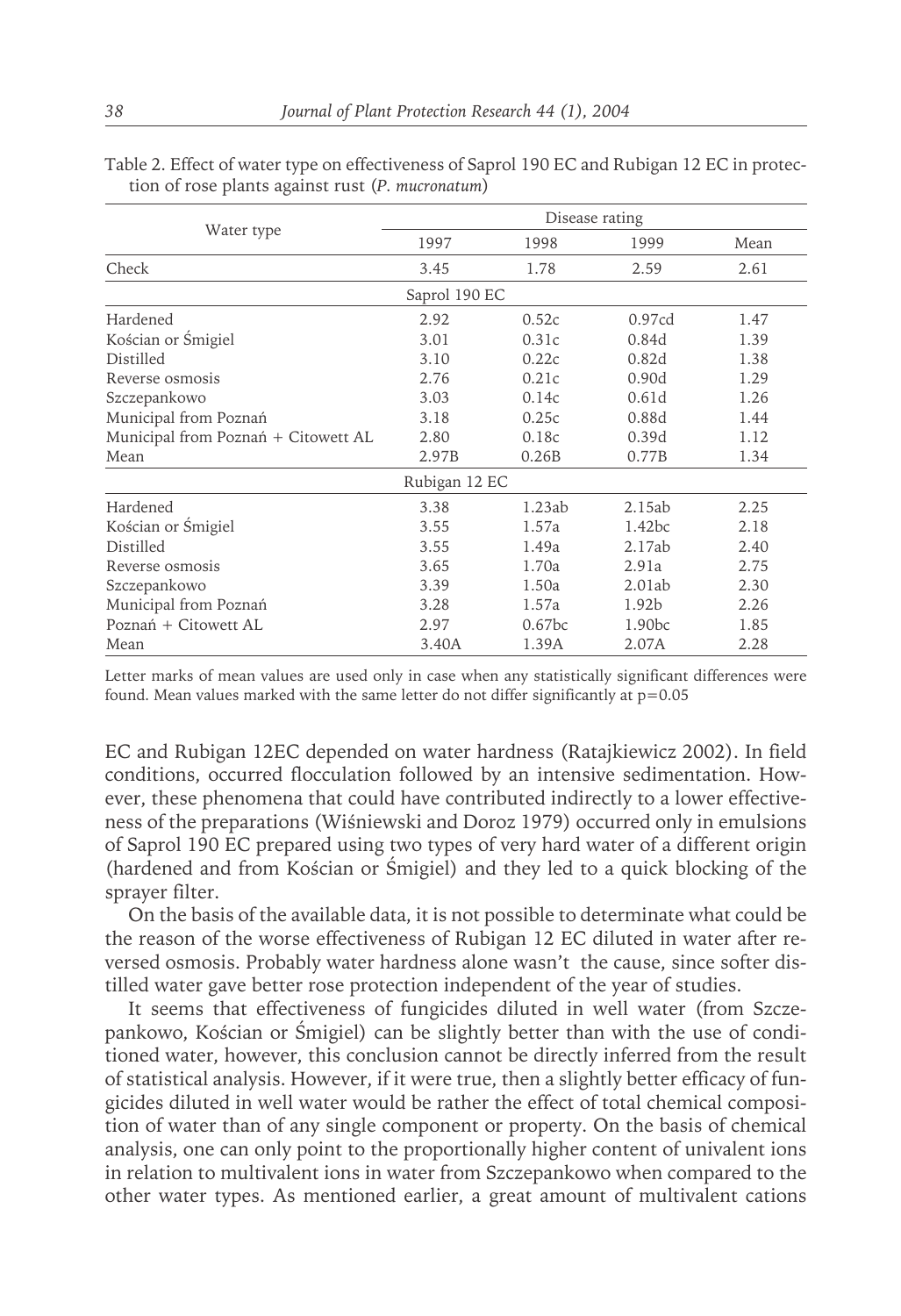sometimes deteriorates the effectiveness of some herbicides (Stahlman and Phillips 1979; Woźnica 1990). Worthy of attention is that a good biological effectiveness of fungicides diluted in water from Szczepankowo was obtained in spite of the fact that shortly after it had been taken from the well, due to the contact with atmospheric oxygen, appeared in it a rust-coloured sediment originating mainly from ferric oxide. Water from Szczepankowo contained significantly greater amount of iron than other types of water, however, the amount was too small to deteriorate effectiveness of the preparation, as it was observed in experiments with glifosat (Stahlman and Phillips 1979; Nalewaja and Matysiak 1991).

The highest positive results of rose protection against rust were obtained when Citowett AL was added to the emulsion prepared with the use of Poznań water, however only in 1998, effectiveness of this liquid was significantly better than without addition of the surfactant (only Rubigan 12 EC). Citowett AL also contributed to an essential increase of effectiveness of Saprol 190 EC and Rubigan 12 EC against rose powdery mildew (Ratajkiewicz 2002). Surfactants including Citowett AL decrease surface tension of liquid contributing thereby to a better wetting of plant surface and they have been used in the protection of rose against diseases at least for several previous decades (Alwin and Kubacki 1963).

## **CONCLUSIONS**

- 1. Independently on the year of studies, water type used for diluting Rubigan 12 EC and Saprol 190 EC had no essential effect on effectiveness against rose rust.
- 2. Citowett AL increased effectiveness of fungicides against rose rust, and its addition to the liquid was of a greater importance than the selection of adequate water type for dilution.

### REFERENCES

- Alwin S., Kubacki S. 1963. Badania nad wpływem przyczepności cieczy grzybobójczych na ich praktyczną skuteczność w walce z chorobami roślin. Biul. Inst. Ochr. Roślin nr 24: 29–54.
- Linder P.L. 1972. Effect of water in agricultural emulsions. p. 453–470. In "Pesticide Chemistry vol. 5; Herbicides, Fungicides, Formulation Chemistry" (A.S. Tahori, ed.). Gordon and Breach Science Publishers. New York, London, Paris.

Nalewaja J., Matysiak R. 1991. Salt antagonism of glyphosate. Weed Science 39: 622–628.

- Ratajkiewicz H. 2002. Wpływ jakości wody na skuteczność działania wybranych środków ochrony roślin. Maszynopis pracy doktorskiej, Biblioteka Główna AR w Poznaniu, 176 pp.
- Stahlman P.W., Phillips W.M. 1979. Effects of water quality and spray volume on glyphosate phytotoxicity. Weed Science 27: 38–41.
- Wiśniewski T., Doroz J. 1979. Zależność aktywności biologicznej chemicznych środków ochrony roślin od własności fizykochemicznych ich form użytkowych. Zesz. Probl. Post. Nauk Rol., 215: 13–29.
- Woźnica Z. 1990. Wpływ związków mineralnych występujących w wodzie na fitotoksyczność soli dwuetanoloaminowej 2,4-D. Rocz. AR Pozn., 203, 42 pp.